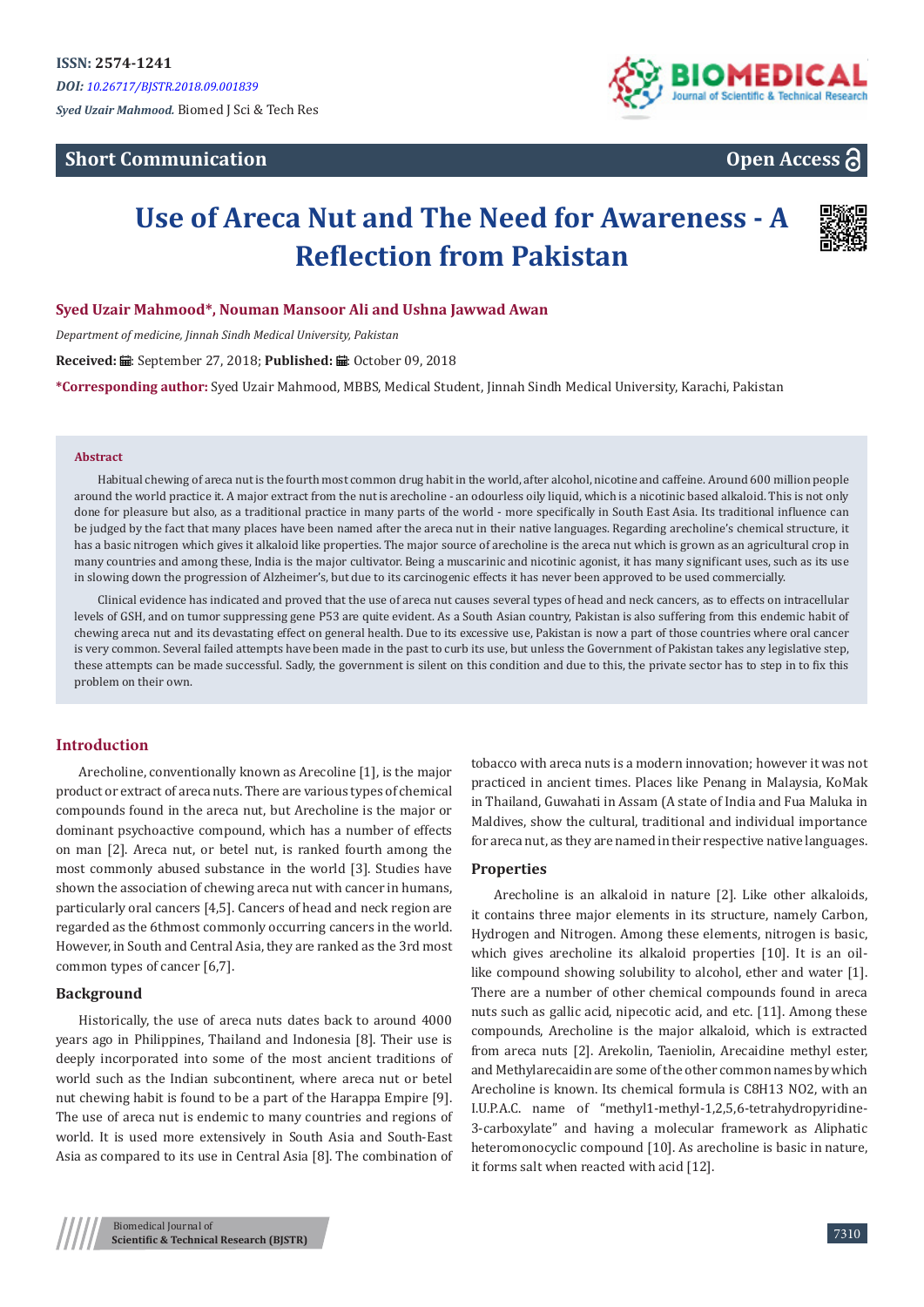#### **Sources**

Arecholine comes from the areca nuts, which itself is a fruit of a palm tree [10] Specie of this palm tree is known as Areca catechu, and is commonly grown in Tropical Pacific, in regions of East Africa and more prominently in Asia. It is believed that it was first originated in a region which is now known as Philippines [13] Areca catechu has other common names such as areca nut palm, areca palm, Indian nut, betel palm and Pinang palm. In 2003, Food and Agricultural Organization also known as "FAO" which an agency of United Nations is, published a survey report, in which information regarding areca nut growing was given. In this report, it was stated that growing of areca nut has been elevated for the past couple of decades and many countries grow it as their major agricultural crop, among which India was listed as its largest producer [14]

#### **Uses**

Arecholine is a muscarinic and nicotinic agonist. In animal practices, it has shown effects as a parasympathomimetic and vermifuge drug [10]. Its effects are reported on M1, M2, M3 and M4 subtypes of muscarinic receptors as a partial agonist [15-17]. Clinical trials of arecholine have shown marked effects on degenerative neuronal diseases, such as Alzheimer's disease. When administered via intravenous (IV) route, arecholine has shown improvement in spatial and verbal memory of an Alzheimer's patient [1]. It is also reported, that arecholine has shown therapeutic effects on dementia caused by Alzheimer's [18], but its use as a therapeutic agent or drug has not been approved [1]. Arecholine is also useful in diseases such as Tardive Dyskinesia (TD), which is characterized by a cholinergic deficiency in the brain [19]. Other effects such as antianxiety, euphoric, arousing and sedative are also reported in multiple researches; it is also stated to be an aphrodisiac drug in some historical references [20,21]. Arecholine has also shown effects as an antiparasitic drug against helminth's [22]. However, due to its carcinogenic properties, arecholine is not approved as a first line of drug for any for therapeutic purposes yet [23].

#### **Arecholine A Carcinogen**

Researches have shown Betel quid as the major factor of causing oral cancer [24], in which areca nut is the key component [25]. Arecholine is found to be the major carcinogen and etiological factor of cancer in areca nut [5,26]. Areca nuts have shown to cause different types of cancers such as oral, pharyngeal, and oropharyngeal cancer, and are also responsible for poor oral conditions and hygiene [27]. Comparative studies from India showed that the risk of oropharyngeal cancer increased to about 4 times in areca nut chewers as compared to non-chewers [28]. Another large-scale research showed that areca nut is also responsible for esophageal cancer [4]. Evidence has shown that areca nut used with tobacco increases the risk of cancer by multiple folds [28-30]. Stats for head and neck cancer are very high, ranking it as the 6thcommonly occurring cancer in world [6]. Whereas, in developing countries such as Pakistan, India, Srilanka and Bangladesh in South Asia, conditions are worse, where it is the most common cause of cancer [6,31]. Around 84% of oropharyngeal cancers are reported from developing countries, specifically from

Asia [32]. Animal researches confirmed that, areca nut used alone or in a combination with tobacco cause cancer [33].

#### **Mode of Action as A Carcinogen**

Lab examination and studies have shown that Arecholine is an alkaloid that is a major precursor for four different types of N-nitrosamines. Among these four, two have shown positivity as carcinogens [34]. Arecholine has shown cytotoxicity, genotoxicity as well as growth limiting properties on different kind of cells in the human body. Specially, on oral mucosal fibroblast and keratinocytes of gingiva [35,36] Clinical evidences have shown its effects on cellular esterase and GSH levels where it is found that arecholine depletes both of them intracellularly within 24 hours of use [24] Extracts of areca nut have been recognized worldwide as key etiological factor for oral cancer due to their specific stimulation on prostaglandins and cyclooxygenase-2 pathway which creates a proinflammatory condition in the mouth [37]. Arecholine also inhibits P53 gene and promotes proapoptotic genes which concludes its activity as a tumor formation promoting compound [38,39].

#### **Conditions in Pakistan**

Addiction of areca nuts is considered as the 4thmost common abusive practice after alcohol, nicotine, and caffeine throughout the globe [40]. Currently, a certain amount of Earth's population is using areca nuts, and it is endemic in many parts of Asia, including Pakistan [41]. Areca nut is not separately chewed in Pakistan; rather it is served in the form of a quid known locally as 'paan'. Paan also contains manganese, which is known to cause neurotoxicity, however, its affordability makes it appealing to the public [42]. Oral cancer is now one of the most commonly occurring cancers in South Asia. One in every four newly diagnosed cancers is oral cancer in Pakistan, Srilanka, Bangladesh and India [6,43]. In 2013, a local dental health camp was arranged in Karachi, where around 30% patients were diagnosed with oral submucosal fibrosis. Out of these, 85% were daily chewers of areca nut and paan [44]. Researches have shown that the habit of chewing areca nut and associated products, such as paan and gutka, is also common among university students in Karachi, who claim that its use is fashionable.

#### **Efforts from Pakistan**

Oncologists in Pakistan have repeatedly stated that new cases of oral cancer are reported to have occurred in young teens and adults due to their heavy consumption of sweet areca nuts (supari or chalia), who mostly belong to the low socioeconomic class [45]. Researches and surveys have shown that populations of different areas of Pakistan are aware of the harmful effects of areca nut. In Islamabad 54% of population was well aware, and 29% were slightly aware, while in Karachi, 56-61% of population was aware about the dreadful outcomes caused by areca nuts [46]. The Punjab Food Authority (PFA) banned the use of areca nut in an attempt to address the problems caused by it. However, the Traders of Lahore Association challenged this ban in court just within a week of its implementation [47,48]. While in Sindh, a bill was presented in Assembly by the Sindh Health Department to completely ban areca nut and other harmful products in May 2017, but there has been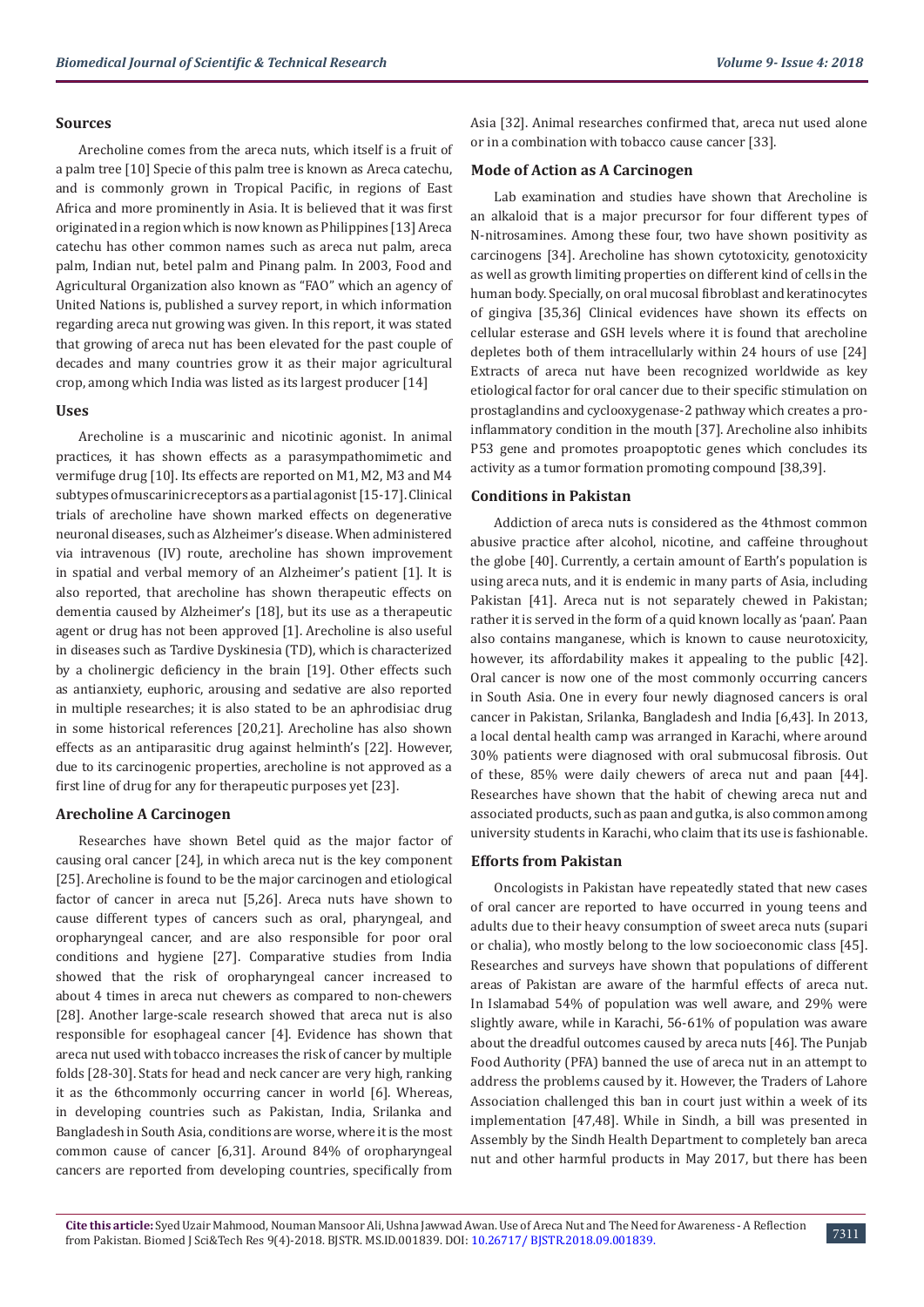no update regarding the issue by the government [49]. Pakistan Medical Association (PMA) demanded the ban on areca nut in Sindh again in February 2018 [50]. Private sector of Pakistan, especially in Karachi, is working on various types of awareness programs and trainings to tackle this problem on their own [51].

#### **Conclusion**

The habit of areca nut chewing is now considered one of the most common addictions, with around 600 million people practicing it worldwide [52]. This habit is also endemic in Pakistan, which is rapidly increasing day by day in the country, especially in Karachi [40]. A significant population of Pakistan has indulged in this addiction. According to surveys, this habit can also be passed on to children [53], which puts the upcoming generation in great danger. Many doctors in the country have already recognized the condition [45]. Red splashes of residual areca nut can be seen around the streets [40], yet the Government of Pakistan has not taken strict measures to overcome this issue. The most affected people belong to the low socioeconomic class, who are unable to afford the costly treatment of cancer.

#### **References**

- 1. [\(2018\) Showing metabocard for Glucosylceramide.](http://www.hmdb.ca/metabolites/HMDB0004970)
- 2. Lord GA, Lim CK, Warnakulasuriya S, Peters TJ (2002) Chemical and [analytical aspects of areca nut. Addiction biology 7\(1\): 99-102.](https://www.ncbi.nlm.nih.gov/pubmed/11900628)
- 3. [Tanwir F, Altamash M, Gustafsson A \(2008\) Influence of betel nut](https://www.ncbi.nlm.nih.gov/pubmed/18637386)  [chewing, dental care habits and attitudes on perceived oral health](https://www.ncbi.nlm.nih.gov/pubmed/18637386)  [among adult Pakistanis. Oral health & preventive dentistry 6\(2\): 89-94.](https://www.ncbi.nlm.nih.gov/pubmed/18637386)
- 4. [Akhtar S \(2013\) Areca nut chewing and esophageal squamous-cell](https://www.ncbi.nlm.nih.gov/pubmed/23224324)  [carcinoma risk in Asians: A meta-analysis of case–control studies.](https://www.ncbi.nlm.nih.gov/pubmed/23224324)  [Cancer Causes & Control 24\(2\): 257-265.](https://www.ncbi.nlm.nih.gov/pubmed/23224324)
- 5. [Tsai CL, Kuo MY, Hahn LJ, Kuo YS, Yang PJ, et al. \(1997\) Cytotoxic and](https://www.ncbi.nlm.nih.gov/pubmed/9369025)  [cytostatic effects of arecoline on oral mucosal fibroblasts. Proceedings of](https://www.ncbi.nlm.nih.gov/pubmed/9369025)  [the National Science Council, Republic of China 21\(4\): 161-167.](https://www.ncbi.nlm.nih.gov/pubmed/9369025)
- 6. [Warnakulasuriya S \(2009\) Global epidemiology of oral and](https://www.ncbi.nlm.nih.gov/pubmed/18804401)  [oropharyngeal cancer. Oral oncology 45\(4-5\): 309-316.](https://www.ncbi.nlm.nih.gov/pubmed/18804401)
- 7. [Petersen PE \(2003\) The World Oral Health Report 2003: continuous](http://www.who.int/oral_health/media/en/orh_report03_en.pdf)  [improvement of oral health in the 21st century-the approach of the](http://www.who.int/oral_health/media/en/orh_report03_en.pdf)  [WHO Global Oral Health Programme. Community Dentistry and oral](http://www.who.int/oral_health/media/en/orh_report03_en.pdf)  [epidemiology 31: 3-24.](http://www.who.int/oral_health/media/en/orh_report03_en.pdf)
- 8. [https://web.archive.org/web/20081015222435/http://infopedia.](https://web.archive.org/web/20081015222435/http://infopedia.nl.sg/articles/SIP_883_2004-12-17.html) [nl.sg/articles/SIP\\_883\\_2004-12-17.html](https://web.archive.org/web/20081015222435/http://infopedia.nl.sg/articles/SIP_883_2004-12-17.html)
- 9. [sadomovalex's blog \(2018\).](http://sadomovalex.blogspot.com/)
- 10. <https://www.drugbank.ca/drugs/DB04365>
- 11. <http://flipper.diff.org/app/items/1371>
- 12. [Windholz M, Budavari S, Stroumtsos LY, Fertig MN \(1976\) The Merck](https://www.cabdirect.org/cabdirect/abstract/19772281114)  [index. An encyclopedia of chemicals and drugs.](https://www.cabdirect.org/cabdirect/abstract/19772281114)
- 13. [\(2018\) U.S. National Plant Germplasm System.](https://npgsweb.ars-grin.gov/gringlobal/taxonomydetail.aspx?id=30474)
- 14. (2015) FAO Statistical Yearbook: World Food and Agriculture.
- 15. [Ghelardini C, Galeotti N, Lelli C, Bartolini A \(2001\) M1 receptor activation](https://www.ncbi.nlm.nih.gov/pubmed/11482763)  [is a requirement for arecoline analgesia. Il Farmaco 56\(5-7\): 383-385.](https://www.ncbi.nlm.nih.gov/pubmed/11482763)
- 16. [Xie D, Chen L, Liu C, Zhang C, Liu K, et al. \(2004\) Arecoline Excites the](https://www.ncbi.nlm.nih.gov/pubmed/15481791)  [Colonic Smooth Muscle Motility via M3 Receptor in Rabbits. Chinese](https://www.ncbi.nlm.nih.gov/pubmed/15481791)  [Journal of Physiology 47\(2\): 89-94.](https://www.ncbi.nlm.nih.gov/pubmed/15481791)
- 17. Yang YR, Chang KC, Chen CL, Chiu TH (2000) by Activating the M-Muscarinic Receptor. Chinese Journal of Physiology 43(1): 23-8.
- 18. [Shih YT, Chen PS, Wu CH, Tseng YT, Wu YC, et al. \(2010\) Arecoline, a major](https://www.ncbi.nlm.nih.gov/pubmed/20691257) [alkaloid of the areca nut, causes neurotoxicity through enhancement of](https://www.ncbi.nlm.nih.gov/pubmed/20691257) [oxidative stress and suppression of the antioxidant protective system.](https://www.ncbi.nlm.nih.gov/pubmed/20691257) [Free Radical Biology and Medicine 49\(10\): 1471-1479.](https://www.ncbi.nlm.nih.gov/pubmed/20691257)
- 19. [van Harten PN, Tenback DE \(2011\) Tardive dyskinesia: clinical](https://www.ncbi.nlm.nih.gov/pubmed/21907088) [presentation and treatment. In International review of neurobiology 98:](https://www.ncbi.nlm.nih.gov/pubmed/21907088) [187-210.](https://www.ncbi.nlm.nih.gov/pubmed/21907088)
- 20. [Javed F, Bello Correra FO, Chotai M, Tappuni AR, Almas K \(2010\)](https://www.ncbi.nlm.nih.gov/pubmed/20688790) [Systemic conditions associated with areca nut usage: a literature review.](https://www.ncbi.nlm.nih.gov/pubmed/20688790) [Scandinavian journal of public health 38\(8\): 838-844.](https://www.ncbi.nlm.nih.gov/pubmed/20688790)
- 21. [Chu NS \(2002\) Neurological aspects of areca and betel chewing.](https://www.ncbi.nlm.nih.gov/pubmed/11900630) [Addiction biology 7\(1\): 111-114.](https://www.ncbi.nlm.nih.gov/pubmed/11900630)
- 22. [Yusuf H, Yong SL \(2002\) Oral submucous fibrosis in a 12‐year‐old](https://www.ncbi.nlm.nih.gov/pubmed/12121538) [Bangladeshi boy: a case report and review of literature. International](https://www.ncbi.nlm.nih.gov/pubmed/12121538) [journal of paediatric dentistry 12\(4\): 271-276.](https://www.ncbi.nlm.nih.gov/pubmed/12121538)
- 23. [Saikia JR, Schneeweiss FH, Sharan RN \(1999\) Arecoline-induced](https://www.ncbi.nlm.nih.gov/pubmed/10408909) [changes of poly-ADP-ribosylation of cellular proteins and its influence](https://www.ncbi.nlm.nih.gov/pubmed/10408909) [on chromatin organization. Cancer letters 139\(1\): 59-65.](https://www.ncbi.nlm.nih.gov/pubmed/10408909)
- 24. [Chang MC, Ho YS, Lee PH, Chan CP, Lee JJ, et al. \(2001\) Areca nut extract](https://www.ncbi.nlm.nih.gov/pubmed/11532876) [and arecoline induced the cell cycle arrest but not apoptosis of cultured](https://www.ncbi.nlm.nih.gov/pubmed/11532876) [oral KB epithelial cells: association of glutathione, reactive oxygen](https://www.ncbi.nlm.nih.gov/pubmed/11532876) [species and mitochondrial membrane potential. Carcinogenesis 22\(9\):](https://www.ncbi.nlm.nih.gov/pubmed/11532876) [1527-1535.](https://www.ncbi.nlm.nih.gov/pubmed/11532876)
- 25. [Papke RL, Horenstein NA, Stokes C \(2015\) Nicotinic activity of arecoline,](https://journals.plos.org/plosone/article?id=10.1371/journal.pone.0140907) [the psychoactive element of" Betel Nuts", suggests a basis for habitual](https://journals.plos.org/plosone/article?id=10.1371/journal.pone.0140907) [use and anti-inflammatory activity. PloS one. 10\(10\): e0140907.](https://journals.plos.org/plosone/article?id=10.1371/journal.pone.0140907)
- 26. [Pan H, Li Y, Huang L, Zhou X, Lu Y, et al. \(2018\) Development and](https://www.ncbi.nlm.nih.gov/pubmed/29573735) [validation of a rapid LC–MS/MS method for simultaneous quantification](https://www.ncbi.nlm.nih.gov/pubmed/29573735) [of arecoline and its two active metabolites in rat plasma and its](https://www.ncbi.nlm.nih.gov/pubmed/29573735) [application to a pharmacokinetic study. Journal of pharmaceutical and](https://www.ncbi.nlm.nih.gov/pubmed/29573735) [biomedical analysis 154: 397-403.](https://www.ncbi.nlm.nih.gov/pubmed/29573735)
- 27. [Al Rmalli SW, Jenkins RO, Haris PI \(2011\) Betel quid chewing as a source](https://www.ncbi.nlm.nih.gov/pubmed/21299859) [of manganese exposure: total daily intake of manganese in a Bangladeshi](https://www.ncbi.nlm.nih.gov/pubmed/21299859) [population. BMC public health 11\(1\): 85.](https://www.ncbi.nlm.nih.gov/pubmed/21299859)
- 28. [Nandakumar A, Anantha N, Pattabhiraman V, Prabhakaran PS, Dhar M, et](https://www.ncbi.nlm.nih.gov/pubmed/8630297) [al. \(1996\) Importance of anatomical subsite in correlating risk factors in](https://www.ncbi.nlm.nih.gov/pubmed/8630297) [cancer of the oesophagus-report of a case-control study. British journal](https://www.ncbi.nlm.nih.gov/pubmed/8630297) [of cancer 73\(10\): 1306-1311.](https://www.ncbi.nlm.nih.gov/pubmed/8630297)
- 29. [Phukan RK, Ali MS, Chetia CK, Mahanta J \(2001\) Betel nut and tobacco](https://www.ncbi.nlm.nih.gov/pmc/articles/PMC2364125/) [chewing; potential risk factors of cancer of oesophagus in Assam, India.](https://www.ncbi.nlm.nih.gov/pmc/articles/PMC2364125/) [British journal of cancer 85\(5\): 661-667.](https://www.ncbi.nlm.nih.gov/pmc/articles/PMC2364125/)
- 30. [Znaor A, Brennan P, Gajalakshmi V, Mathew A, Shanta V, et al. \(2003\)](https://www.ncbi.nlm.nih.gov/pubmed/12740918/) [Independent and combined effects of tobacco smoking, chewing and](https://www.ncbi.nlm.nih.gov/pubmed/12740918/) [alcohol drinking on the risk of oral, pharyngeal and esophageal cancers](https://www.ncbi.nlm.nih.gov/pubmed/12740918/) [in Indian men. International journal of cancer 105\(5\): 681-686.](https://www.ncbi.nlm.nih.gov/pubmed/12740918/)
- 31. [Moore SR, Johnson NW, Pierce AM, Wilson DF \(2000\) The epidemiology](https://www.ncbi.nlm.nih.gov/pubmed/10702782) [of mouth cancer: a review of global incidence. Oral diseases 6\(2\): 65-74.](https://www.ncbi.nlm.nih.gov/pubmed/10702782)
- 32. [Lambert R, Hainaut P \(2007\) Epidemiology of oesophagogastric cancer.](https://www.sciencedirect.com/science/article/pii/S1521691807001060) [Best practice & research Clinical gastroenterology 21\(6\): 921-945.](https://www.sciencedirect.com/science/article/pii/S1521691807001060)
- 33. [on the Evaluation IW. Betel-quid and Areca-nut Chewing.](https://www.ncbi.nlm.nih.gov/books/NBK316574/)
- 34. [Hoffmann D, Brunnemann KD, Prokopczyk B, Djordjevic MV \(1994\)](https://www.ncbi.nlm.nih.gov/pubmed/8277523) [Tobacco‐specific N‐nitrosamines and Areca‐derived N‐nitrosamines:](https://www.ncbi.nlm.nih.gov/pubmed/8277523) [chemistry, biochemistry, carcinogenicity, and relevance to humans.](https://www.ncbi.nlm.nih.gov/pubmed/8277523) [Journal of Toxicology and Environmental Health 41\(1\): 1-52.](https://www.ncbi.nlm.nih.gov/pubmed/8277523)
- 35. [Jeng JH, Chang MC, Hahn LJ \(2001\) Role of areca nut in betel quid](https://www.ncbi.nlm.nih.gov/pubmed/11435174)[associated chemical carcinogenesis: current awareness and future](https://www.ncbi.nlm.nih.gov/pubmed/11435174) [perspectives. Oral oncology 37\(6\): 477-492.](https://www.ncbi.nlm.nih.gov/pubmed/11435174)